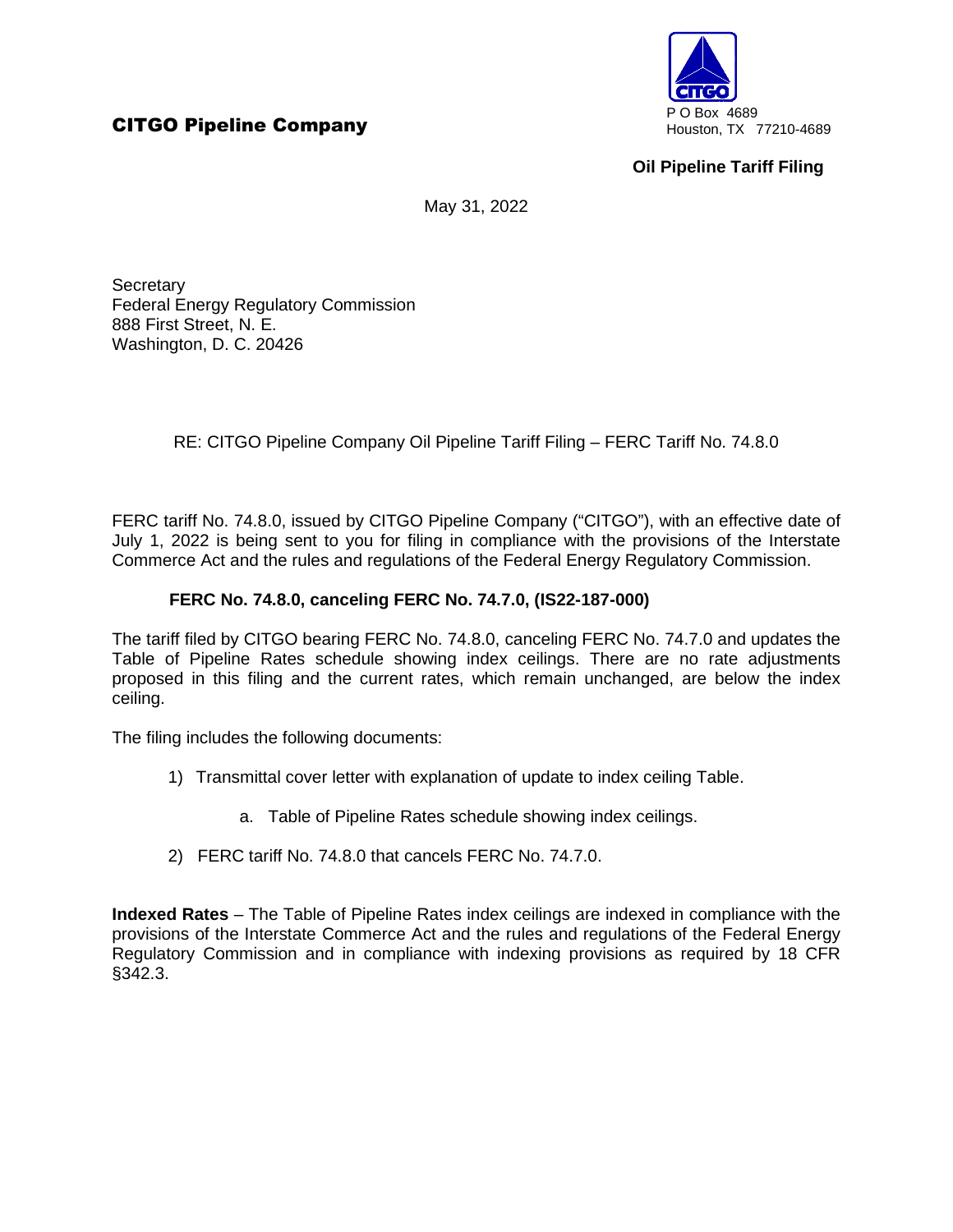## **FERC No 74.8.0 Transmittal Letter Page 2**

**Rules and Regulations** – There are no changes in the Rules and Regulations.

CITGO requests that any protest of the tariff filing be sent, at the same time of filing with FERC, to the undersigned at the contact information below and to CITGO's Legal Department by fax at (832) 486-1817 and email to hchasta@citgo.com .

I hereby certify I have on or before this day sent one copy of the publication listed hereon to each subscriber thereto by first class mail, electronic mail, or by other means of transmission agreed upon in writing by the subscriber.

\_\_\_\_\_\_\_\_\_\_\_\_\_\_\_\_\_\_\_\_\_\_\_\_\_\_\_\_\_\_\_\_\_\_\_\_\_\_\_\_\_\_\_\_\_\_\_\_\_\_\_\_\_\_\_\_\_\_\_\_\_\_\_\_\_\_\_\_

If you have any questions, please contact me at (832) 486-4720 (Business Phone) or 281-684- 9213 (Cell).

Sincerely,

CITGO Pipeline Company

Scott M. Croston Business Development Manager PO Box 4689 Houston, TX 77210 Email: scrosto@citgo.com